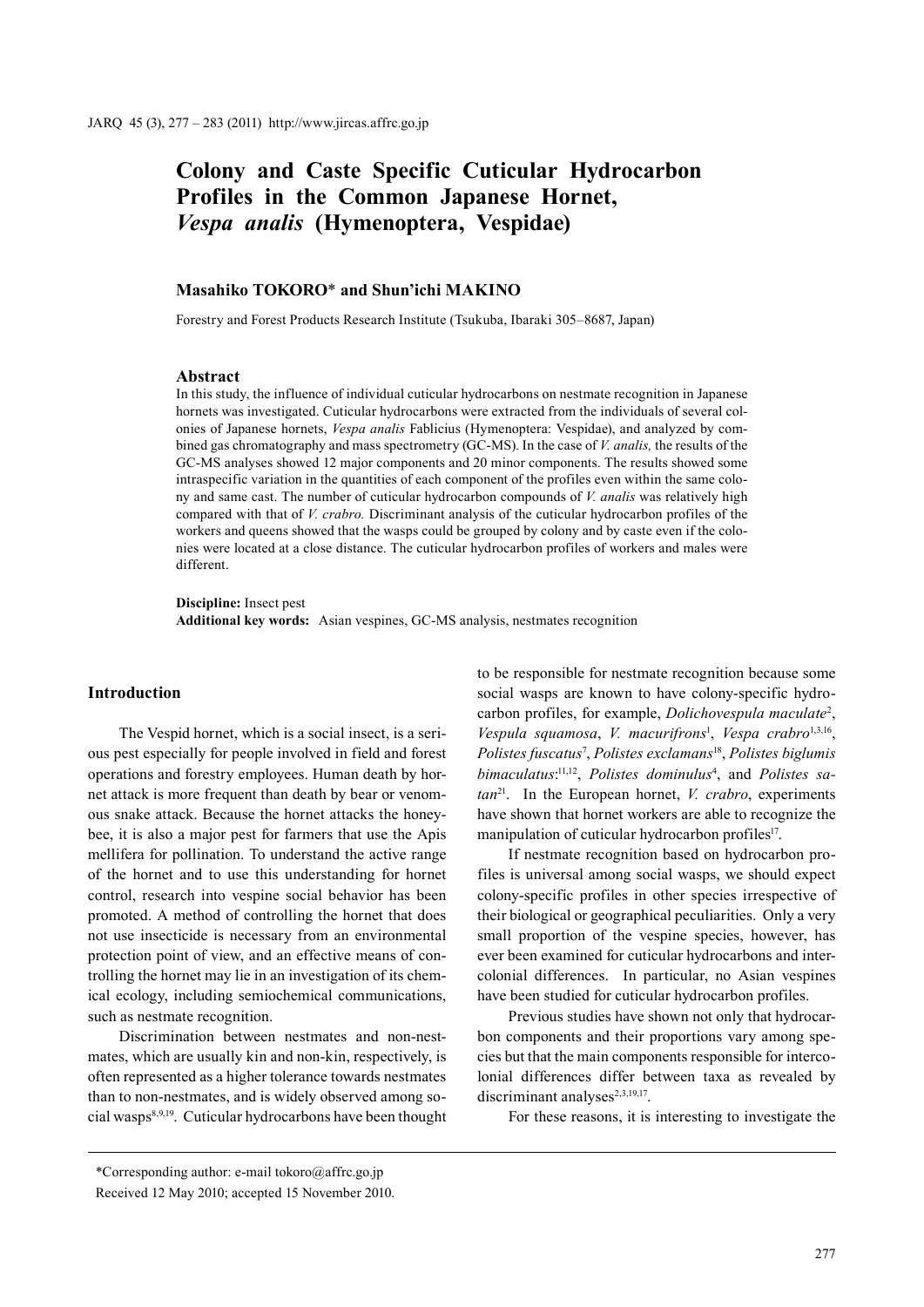#### M. Tokoro & S. Makino

components of cuticular hydrocarbons and their intercolonial differences in various taxa of social wasps. In this report, we characterize the cuticular hydrocarbons of the workers, queens, and males of the Asian hornet, *Vespa analis*, collected from the same town, and show that wasps from the same colony have similar cuticular hydrocarbon profiles and that these profiles are colony-specific and cast-specific by using discriminant analysis.

# **Materials and methods**

#### **1. Wasps**

*Vespa analis* is widely distributed in southeast and east Asia including Japan, almost always nesting in open spaces<sup>14</sup>. Nesting is annual and haplometrotic. In Japan, nests are initiated in May and produce their first workers in June<sup>14</sup>. Mature nests contain 300 to  $600$  cells and less than 100 workers, and produce 50 to 200 reproductives of both sexes by the end of colony<sup>14</sup>. Although relatively smaller in colony size and less aggressive in behavior compared with many congeners, *V. analis* has become a major pest in some residential areas in Japan<sup>13</sup>. This is chiefly because it frequently nests in hedges or under the eaves of houses, thus attracting human attention.

#### **2. Nest collection and sample preparation**

Six colonies of *V. analis* were collected in Kukizaki (140E, 35N), Tsukuba, Ibaraki Prefecture, Japan, from August to September 2001. The colonies were found in an area of about 6 x 3 km, with the nearest adjacent nests about 500 m apart. All nests were located on houses or in hedges. We anesthetized the wasps in the nests with ether after blocking the nest entrance with a cotton plug. The collected nests were quickly brought back to the laboratory and dissected to record the nest's contents. All nests contained the founding queen together with 26 to 95 workers, and a single nest had adult males. New queens had not yet emerged in any of the nests. The adults in the nests were individually packed in small plastic bags and stored in a freezer at -20°C. Twenty workers were randomly selected from frozen samples of each colony for GC-MS analysis. Because the founding queens of three of the six colonies were used in another study, we used the remaining three queens for analysis. In order to see the possible differences in hydrocarbons between the sexes in a nest, 10 males of the colony were also analyzed.

#### **3. GC-MS analysis**

The wasps' hydrocarbons were extracted individually by 1.5 ml *n*-hexane for 10 sec at room temperature. The extracts were concentrated by rotary evaporator, and then the samples were dissolved in 0.2 ml hexane, and the aliquots (0.5%) were analyzed by GC-MS. GC-MS analyses were carried out on a HP 6890N GC, equipped with a nonpolar capillary column DB1-HT (30m×0.25mmI.D.×0.1μm film thickness, J&W Scientific, USA). Helium was the carrier gas, and the column was connected to an Agilent 5973MSD mass selected detector (70eV, Ion Source temperature: 318ºC, Q-poll temperature: 250ºC, Interface: 300). The components were characterized by determining their equivalent chain length and by the analysis of their mass spectra. Quantitation was based on the integration of the total ion chromatograms.

#### **4. Statistical analysis**

We followed Butts *et al.* (1995)<sup>3</sup> for the method of hydrocarbon profile analysis. From the results of the GC-MS analysis of the surface hydrocarbons, a percent composition matrix was created for the examined individuals (120 workers, 3 queens, and 10 males). We conducted canonical discriminant analysis to determine whether the cuticular hydrocarbons could be used to discriminate wasps into discrete groups by nestmate, by caste, or by sex. All statistical analyses including the canonical discriminant analysis were done with Systat Ver. 9.01 for Windows (SPSS Inc., 1998).

### **Results**

A total of 35 peaks of hydrocarbons were detected with the GC-MS analysis of the cuticular hydrocarbons of *V. analis* workers, queens, and males, and 34 of the 35 peaks were subsequently identified (Fig. 1, Table 1). The components were n-alkanes, alkens, methyl-alkanes, and dimethyl-alkanes with ECL (equivalent chain length) varying from 21.00 to 37.52. The average proportions (percent to total) of the components are given in Table 1. The largest proportion was occupied by C25 in all wasps, followed by 13MeC27 in workers and males, and by C27 in queens. Canonical discriminant analysis was performed on 120 workers (20 from each of the six colonies) using the proportions of the 35 components as variables in order to group the wasps into colonies. Forward stepwise analysis (limit of variable entry set at *F*>=4) showed that all but one of the 120 workers were correctly classified into their respective colonies by canonical discriminant functions using 28 components as variables (Table 2, Fig. 2). The five principle components that contributed most to the discrimination were 3MeC25, followed by 13+15MeC31, C25, C23, and 3MeC31. A similar discriminant analysis was performed on a total of 123 wasps after three queens were added to the above workers. The three queens were correctly allocated to their respective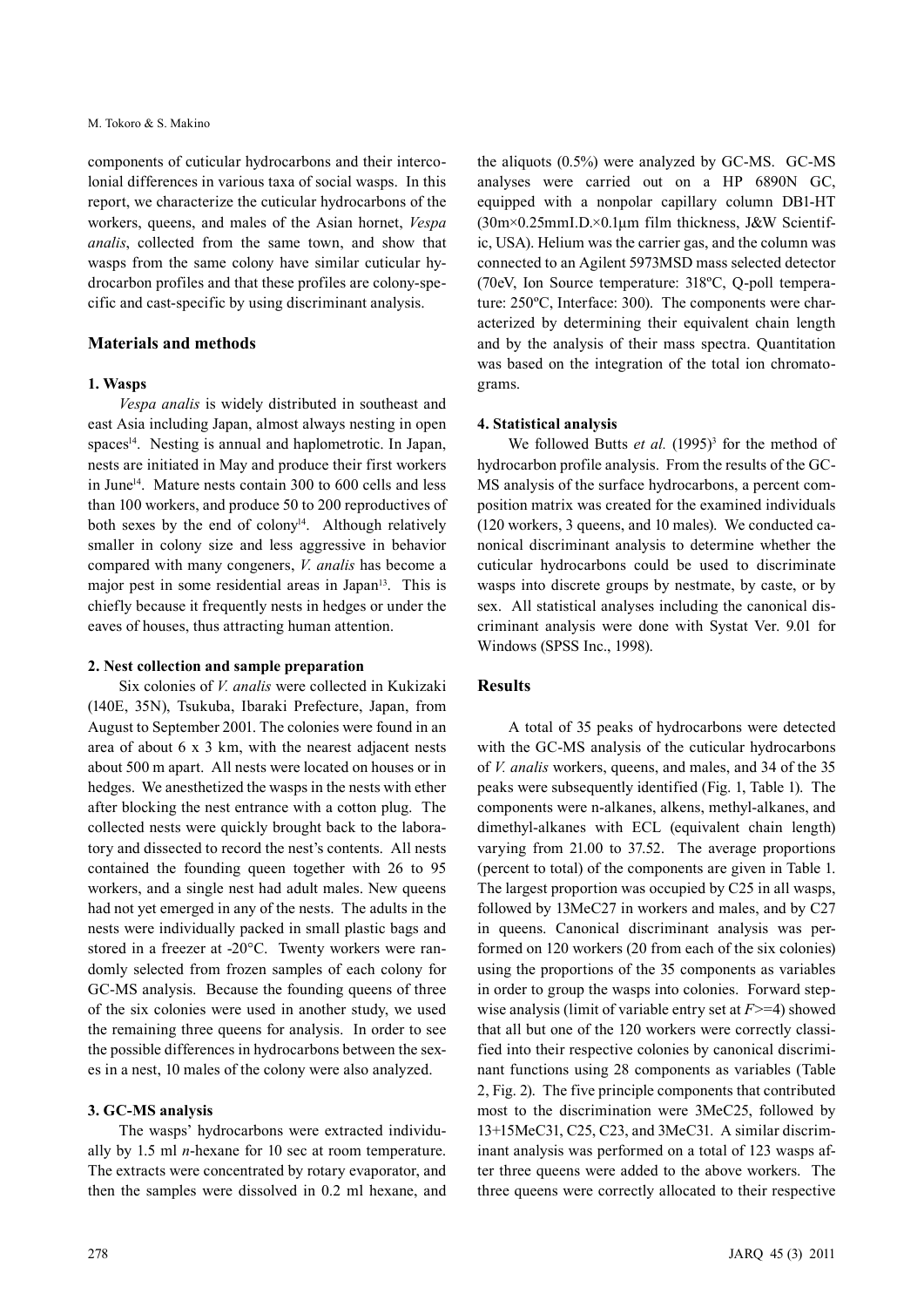colonies as well as the workers, except, again, for one worker (Fig. 2). The components responsible for discrimination were slightly different from those in which only the workers were included: the five principle components were C23, 9C29:1, 3MeC31, C25, and 3MeC25 in order of *F* value in the final discriminant model.

In order to see whether queens and workers could be divided into two groups based on hydrocarbons, canonical discriminant analysis was performed on the 123 wasps, which comprised of three queens and 120 workers. The analysis resulted in two discrete categories of queens and workers (Fig. 3). The five components that most contributed to the discrimination were 12+14MeC26, 13MeC37, 3MeC27, C26, and DiMeC37 (Table 2). These key components did not overlap with the components that contributed to the intercolonial differences of workers or females (workers and queens).

Lastly, we performed another discriminant analysis on 10 males and 20 workers of the same colony to examine the sexual differences in hydrocarbon compositions. They were also clearly discriminated (Fig. 4), and the compounds most responsible for the discrimination were C29, C25:1, 13+15MeC31, and 5MeC25 (Table 2).

#### **Discussion**

Previous studies of hydrocarbon profiles in social wasps have identified 131 or 1916 components in *V. crabro*, 14 in *Dolichovespula maculata*<sup>2</sup> , 20 in *P. fuscatus*<sup>7</sup> , 22 in *P. exclamans*<sup>18</sup>, and 25 in *P. metricus*<sup>10</sup> in North America, and 63 in *P. biglumis bimanculatus*<sup>11,12</sup> and 50 in *P.* dominulus<sup>5</sup> in Europe. As compared with North American species, European species had a much larger number of components, and *V. analis* had a relatively larger number of components, 35 (Fig. 1). The number of hydrocarbon components significantly differed between the congeners, *V. analis* and *V. crabro*<sup>3</sup> . This showed that the number of components could vary substantially even within a genus.

*V. analis* had many components that are not found in *V. crabro*3,16. The main hydrocarbon components were similar but slightly different for the two species. The component with the largest proportion was pentacosene (C25:1) in *V. crabro*3,16, and pentacosane (C25) in *V. analis* (Table 1, 2).

Canonical discriminant analyses showed that the hydrocarbon profiles of *V. analis* queens and workers were different among colonies, as in the case of *P. dominulus*<sup>20</sup>, and at the same time, queens formed a group distinct from workers (Fig. 2). The hydrocarbon components responsible for discrimination among colonies were different from those for caste discrimination. In addition, males had different profiles from workers of the same colony (Fig. 4).

Although the number of components of cuticular hydrocarbons and their composition were different, these results were very similar to those reported for *V. crabro*<sup>3</sup>. The results of the GC-MS analyses showed 12 major components and 20 minor components (Table 1, 2). The results showed some intraspecific variation in the quantities of each component of the profiles, even within the same colony or the same cast.

 In conclusion, in the case of the common Japanese hornet, *V. analis* has colony-specific cuticular hydrocarbon profiles, but the number of identified compounds is much larger when compared with its congener, *V. crabro*, in Europe. We also found that queens have hydrocarbon profiles different from those of workers, and the hydrocarbon profiles of males differed from those of workers of the same colony. However, this report is a step towards a better understanding of the role of cuticular hydrocarbons in Asian social wasps. Further study is necessary to determine the details of the chemical system of nestmate recognition.



**Fig. 1. Total ion chromatograms of cuticular hydrocarbons of a** *Vespa analis* **worker in Japan**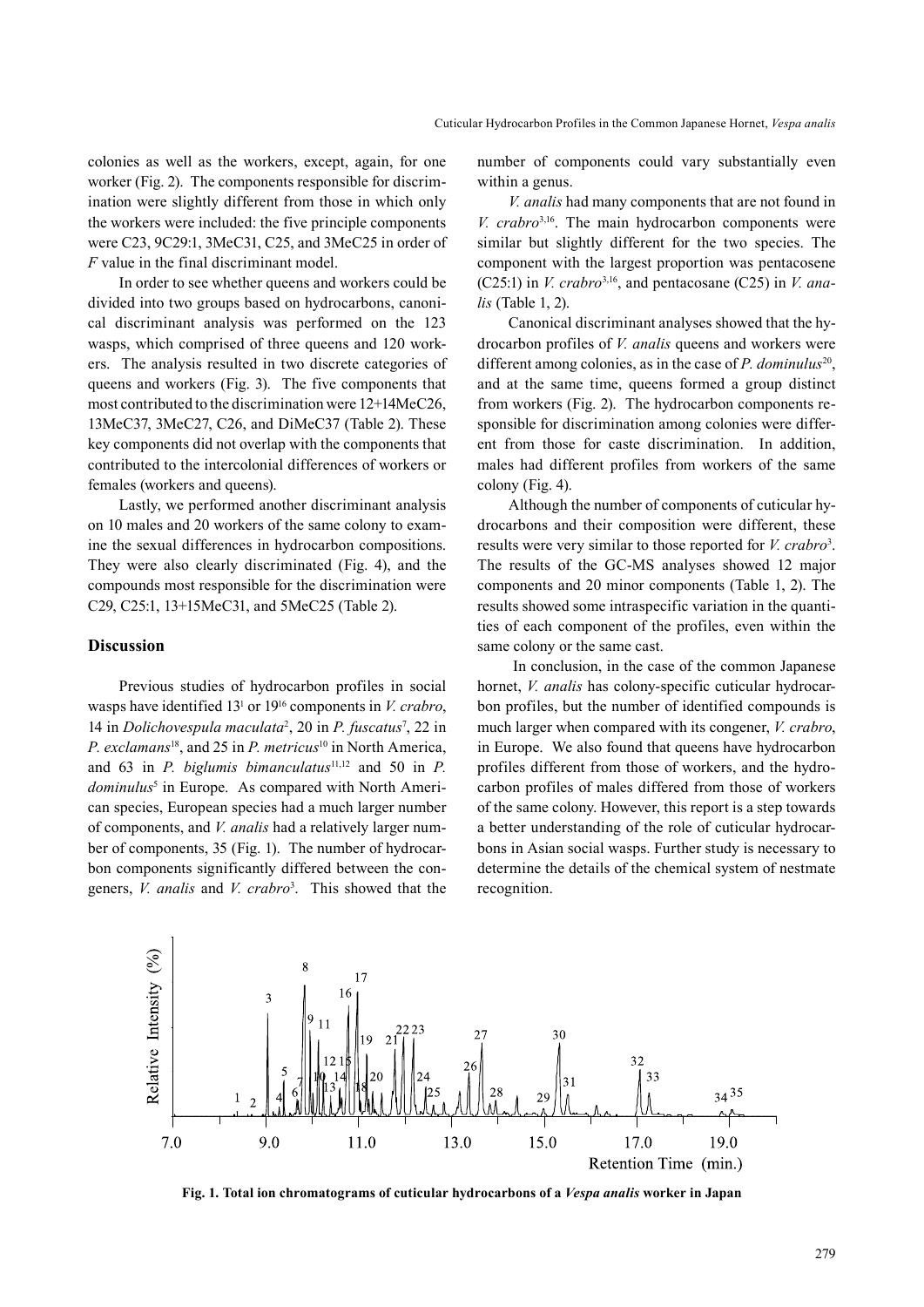## **Acknowledgments**

We are grateful to Kukizaki Fire Station, Tsukuba, for helping us in finding and collecting the hornet nests.

# **References**

1. Butts, D. P., Espelie, K. E. & Hermann, H. R. (1991) Cuticular hydrocarbons of four species of social wasps in the subfamily vespinae: *Vespa crabro* L., *Dolichovespula maculata* (L.), *Vespula squamosa* (Drury), and *Vespula maculifrons* (Buysson). *Comp. Biochem. Physiol*., **99**B, 87–91.

#### **Table 1. Mean percent of composition and standard deviation of cuticular hydrocarbon components in workers, queens and males of** *Vespa analis*

| peak<br>No.              | $\mathrm{ECL^{1)}}$ | Mean of workers<br>$(N=120)$ | $SD2$ of<br>workers | Mean of queens<br>$(N=3)$ | SD of<br>queens | Mean of males<br>$(N=10)$ | SD of<br>males | component  |
|--------------------------|---------------------|------------------------------|---------------------|---------------------------|-----------------|---------------------------|----------------|------------|
| $\,1$                    | 21.00               | 0.41                         | 0.41                | 0.21                      | 0.13            | 0.88                      | 0.41           | $n$ -C21   |
| $\sqrt{2}$               | 22.00               | $0.07\,$                     | 9.00                | $0.07\,$                  | 0.07            | 0.15                      | 0.04           | $n$ -C22   |
| $\mathfrak{Z}$           | 23.00               | 4.51                         | 2.62                | 5.91                      | 1.65            | 5.67                      | 0.91           | $n$ -C23   |
| $\overline{\mathcal{L}}$ | 23.70               | 0.29                         | 0.65                | 0.27                      | 0.21            | 0.32                      | 0.04           | 3MeC23     |
| 5                        | 24.00               | 0.95                         | 0.31                | 1.97                      | 0.27            | 1.37                      | 0.15           | $n$ -C24   |
| $\sqrt{6}$               | 24.66               | 0.69                         | 0.52                | 0.13                      | 0.11            | 1.62                      | 0.54           | C25:1a     |
| $\boldsymbol{7}$         | 24.73               | 1.10                         | 0.98                | 0.62                      | 0.27            | 0.59                      | 0.15           | C25:1b     |
| $\,$ $\,$                | 25.00               | 12.63                        | 4.49                | 22.43                     | 3.98            | 14.50                     | 1.50           | $n$ -C25   |
| $\boldsymbol{9}$         | 25.30               | 3.26                         | 1.54                | 2.05                      | 0.80            | 3.87                      | 0.56           | 11+13MeC25 |
| $10\,$                   | 25.47               | 0.46                         | 0.21                | 0.49                      | $0.18\,$        | 0.34                      | $0.05\,$       | 5MeC25     |
| $11\,$                   | 25.72               | 2.47                         | $0.87\,$            | 3.81                      | 1.17            | 2.83                      | 0.55           | 3MeC25     |
| $12\,$                   | 26.00               | $1.07\,$                     | 0.47                | 2.41                      | 0.34            | 0.97                      | 0.21           | $n$ -C26   |
| 13                       | 26.31               | 0.65                         | 0.46                | 0.47                      | 0.17            | 0.69                      | 0.10           | 12+13MeC26 |
| 14                       | 26.68               | 0.77                         | 0.71                | 0.19                      | 0.16            | 2.06                      | 0.25           | C27:1a     |
| 15                       | 26.76               | 1.68                         | 1.24                | 1.58                      | 0.56            | 0.63                      | 0.08           | C27:1b     |
| $16\,$                   | 27.00               | 8.48                         | 2.96                | 17.25                     | 2.16            | 6.34                      | 0.91           | $n$ -C27   |
| $17\,$                   | 27.33               | 10.62                        | 2.76                | 7.38                      | 1.86            | 12.36                     | 1.69           | 13MeC27    |
| $18\,$                   | 27.49               | 0.42                         | 0.23                | 0.41                      | 0.06            | 0.28                      | 0.04           | 5MeC27     |
| 19                       | 27.73               | 2.52                         | 1.30                | 4.74                      | 0.50            | 2.67                      | 0.73           | 3MeC27     |
| 20                       | 28.00               | 0.72                         | 0.42                | 1.26                      | 0.14            | 0.38                      | 0.08           | $n$ -C28   |
| 21                       | 28.73               | 4.33                         | 2.33                | 2.33                      | 0.87            | 3.94                      | 0.38           | 9C29:1     |
| $22\,$                   | 29.00               | 4.42                         | 1.81                | 5.43                      | 0.11            | 2.57                      | 0.19           | $n$ -C29   |
| 23                       | 29.32               | 4.53                         | 1.47                | 2.38                      | 0.92            | 5.44                      | 0.47           | 13+15MeC29 |
| 24                       | 29.73               | 0.93                         | 0.41                | 1.30                      | $0.10\,$        | 0.84                      | 0.31           | 3MeC29     |
| 25                       | 30.00               | 0.35                         | 0.19                | 0.16                      | 0.05            | 0.14                      | $0.02\,$       | $n$ -C30   |
| 26                       | 31.00               | 1.62                         | 0.69                | 0.78                      | 0.23            | 0.92                      | 0.15           | $n$ -C31   |
| 27                       | 31.31               | 4.58                         | 1.43                | 1.51                      | 0.55            | 4.87                      | 0.25           | 13+15MeC31 |
| 28                       | 31.72               | 0.45                         | 0.21                | 0.27                      | 0.04            | 0.40                      | $0.10\,$       | 3MeC31     |
| 29                       | 33.00               | 0.23                         | 0.14                | 0.10                      | 0.03            | 0.17                      | 0.04           | $n$ -C33   |
| 30                       | 33.35               | 4.94                         | 2.11                | 1.48                      | 0.33            | 4.41                      | 0.33           | 13MeC33    |
| 31                       | 33.57               | 1.47                         | 0.65                | 0.38                      | $0.18\,$        | 1.36                      | 0.19           | DiMeC33    |
| 32                       | 35.32               | 2.29                         | 0.99                | 0.85                      | 0.22            | 2.04                      | 0.23           | 13MeC35    |
| 33                       | 35.55               | 1.66                         | 0.74                | 0.46                      | 0.23            | 1.55                      | $0.18\,$       | DiMeC35    |
| 34                       | 37.28               | 0.22                         | 0.13                | 0.28                      | $0.10\,$        | 0.32                      | $0.08\,$       | 13MeC37    |
| 35                       | 37.52               | 0.51                         | 0.23                | 0.20                      | $0.18\,$        | 0.62                      | 0.07           | DiMeC37    |

1) Equivalent chain length.

2) Standard deviation.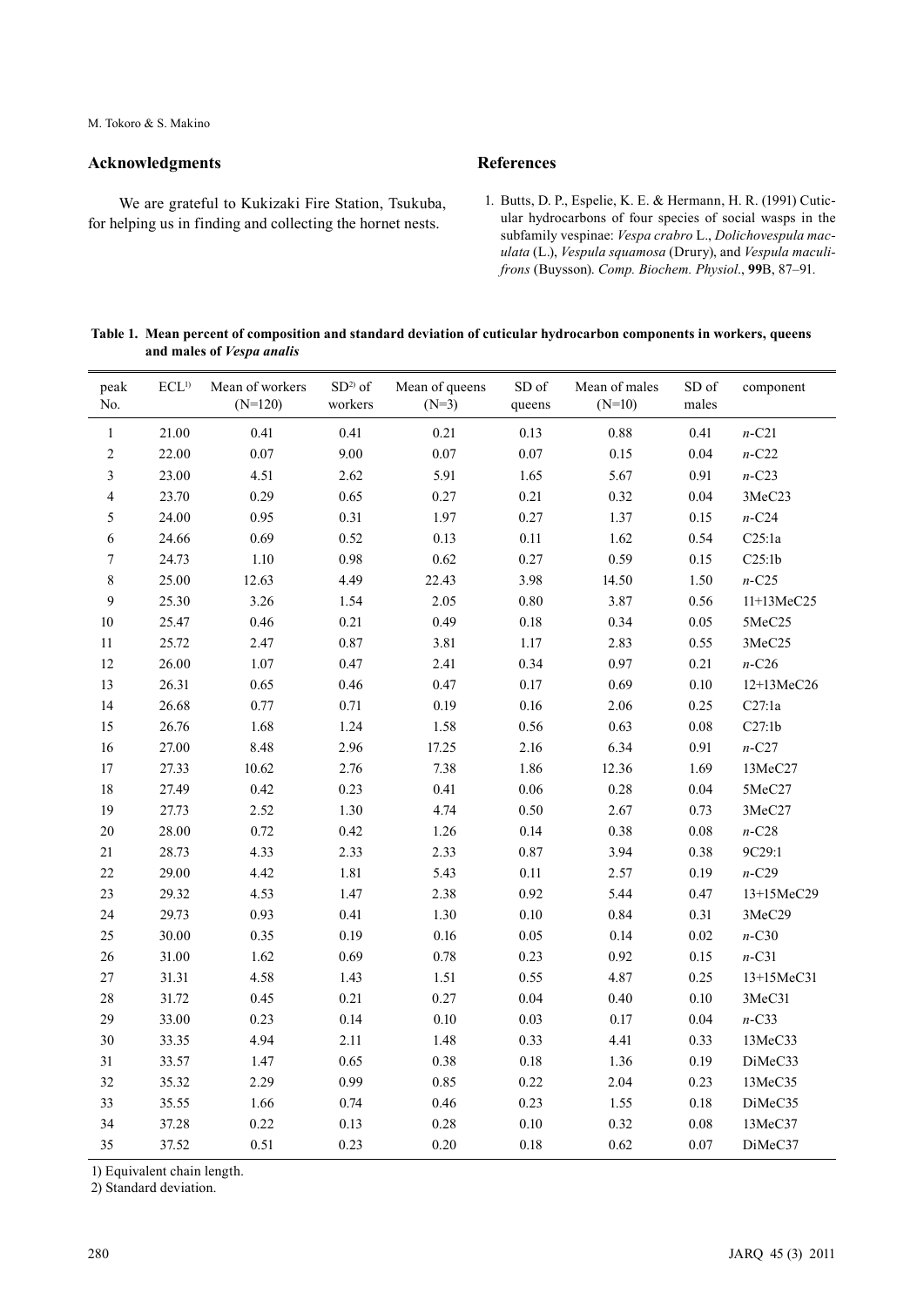2. Butts, D. P., Camann, M. A. & Espelie, K. E. (1993) Discriminant analysis of cuticular hydrocarbons of the baldfaced hornet, *Dolichovespula maculata* (Hymenoptera: Vespidae). *Sociobiology,* **21**, 193–201. 3. Butts, D. P. & Espelie, K. E. (1995) Workers and queens of

the European hornet *Vespa crabro* L. have colony-specific cuticular hydrocarbon profiles (Hymenoptera: Vespidae).

*Insect. Soc*., **42**, 45–55.

- 4. Dani, F. R. et al. (2001) Deciphering the recognition signature within cuticular chemical profile of paper wasps. *Anim. Behav.,* **62,** 165–171.
- 5. Dapporto, L., Palagi, E. & Turillazzi, S. (2004) Cuticular hydrocarbons of *Polistes dominulus* as a biogeographic tool: a study of populations from the Tuscan archipelago

# **Table 2. Rankings of components responsible for discrimination of various categories using forward stepwise**

**canonical discriminant analysis. Ranks are in order of F value in the final discriminant model (F>=4)**

| Component               | Categories of discrimination |                                 |                          |                                 |  |  |  |  |
|-------------------------|------------------------------|---------------------------------|--------------------------|---------------------------------|--|--|--|--|
|                         | Workers by colony            | Females by colony <sup>1)</sup> | Workers vs. queens       | Workers vs. males <sup>2)</sup> |  |  |  |  |
| $n$ -C21                | 27                           | 22                              |                          |                                 |  |  |  |  |
| $n$ -C22                |                              |                                 |                          | $\sqrt{6}$                      |  |  |  |  |
| $n$ -C23                | $\overline{4}$               | $\mathbf{1}$                    |                          | 5                               |  |  |  |  |
| 3MeC23                  | 12                           | 9                               |                          |                                 |  |  |  |  |
| $n$ -C24                | $\boldsymbol{7}$             | $\boldsymbol{7}$                |                          | 9                               |  |  |  |  |
| C25:1a                  | 16                           | $20\,$                          |                          |                                 |  |  |  |  |
| C25:1b                  | 15                           | 21                              | 14                       | $\sqrt{2}$                      |  |  |  |  |
| $n$ -C25                | $\mathfrak{Z}$               | $\overline{4}$                  |                          |                                 |  |  |  |  |
| 11+13MeC25              | 23                           | 24                              |                          |                                 |  |  |  |  |
| 5MeC25                  | 22                           | $18\,$                          |                          | $\overline{4}$                  |  |  |  |  |
| 3MeC25                  | $\mathbf{1}$                 | 5                               |                          |                                 |  |  |  |  |
| $n$ -C26                | 24                           | 23                              | $\overline{\mathcal{L}}$ |                                 |  |  |  |  |
| 12+13MeC26              | 11                           | 14                              | $\mathbf{1}$             |                                 |  |  |  |  |
| C27:1a                  |                              |                                 |                          |                                 |  |  |  |  |
| C27:1b                  | 25                           |                                 | $10\,$                   | $10\,$                          |  |  |  |  |
| $n$ -C27                |                              |                                 | 12                       |                                 |  |  |  |  |
| 13MeC27                 | 6                            |                                 |                          |                                 |  |  |  |  |
| 5MeC27                  |                              |                                 |                          | $8\,$                           |  |  |  |  |
| 3MeC27                  | 13                           | 13                              | $\mathfrak{Z}$           |                                 |  |  |  |  |
| $n\text{-}\mathrm{C}28$ | 21                           | 25                              | 13                       |                                 |  |  |  |  |
| 9C29:1                  | $20\,$                       | $\sqrt{2}$                      |                          |                                 |  |  |  |  |
| $n$ -C29                |                              | 26                              | $\,8\,$                  | $\,1$                           |  |  |  |  |
| 13+15MeC29              | $18\,$                       | $10\,$                          |                          |                                 |  |  |  |  |
| 3MeC29                  | $\,8\,$                      | 6                               |                          |                                 |  |  |  |  |
| $n$ -C30                | 19                           | 15                              |                          |                                 |  |  |  |  |
| $n$ -C31                | 14                           | 12                              | 15                       |                                 |  |  |  |  |
| 13+15MeC31              | $\sqrt{2}$                   | 16                              |                          | $\mathfrak{Z}$                  |  |  |  |  |
| 3MeC31                  | $\sqrt{5}$                   | $\overline{\mathbf{3}}$         | $11\,$                   |                                 |  |  |  |  |
| $n$ -C33                | 28                           |                                 | $\mathbf{9}$             |                                 |  |  |  |  |
| 13MeC33                 | $10\,$                       | $17\,$                          | $\sqrt{6}$               |                                 |  |  |  |  |
| DiMeC33                 | 26                           | 27                              | $\boldsymbol{7}$         |                                 |  |  |  |  |
| 13MeC35                 | $\overline{9}$               | 11                              |                          |                                 |  |  |  |  |
| DiMeC35                 | 17                           | 19                              |                          | $11\,$                          |  |  |  |  |
| 13MeC37                 |                              | 8                               | $\sqrt{2}$               |                                 |  |  |  |  |
| DiMeC37                 |                              |                                 | 5                        | $\boldsymbol{7}$                |  |  |  |  |

1) Females contained both workers and queens.

2) Workers and males of a single colony.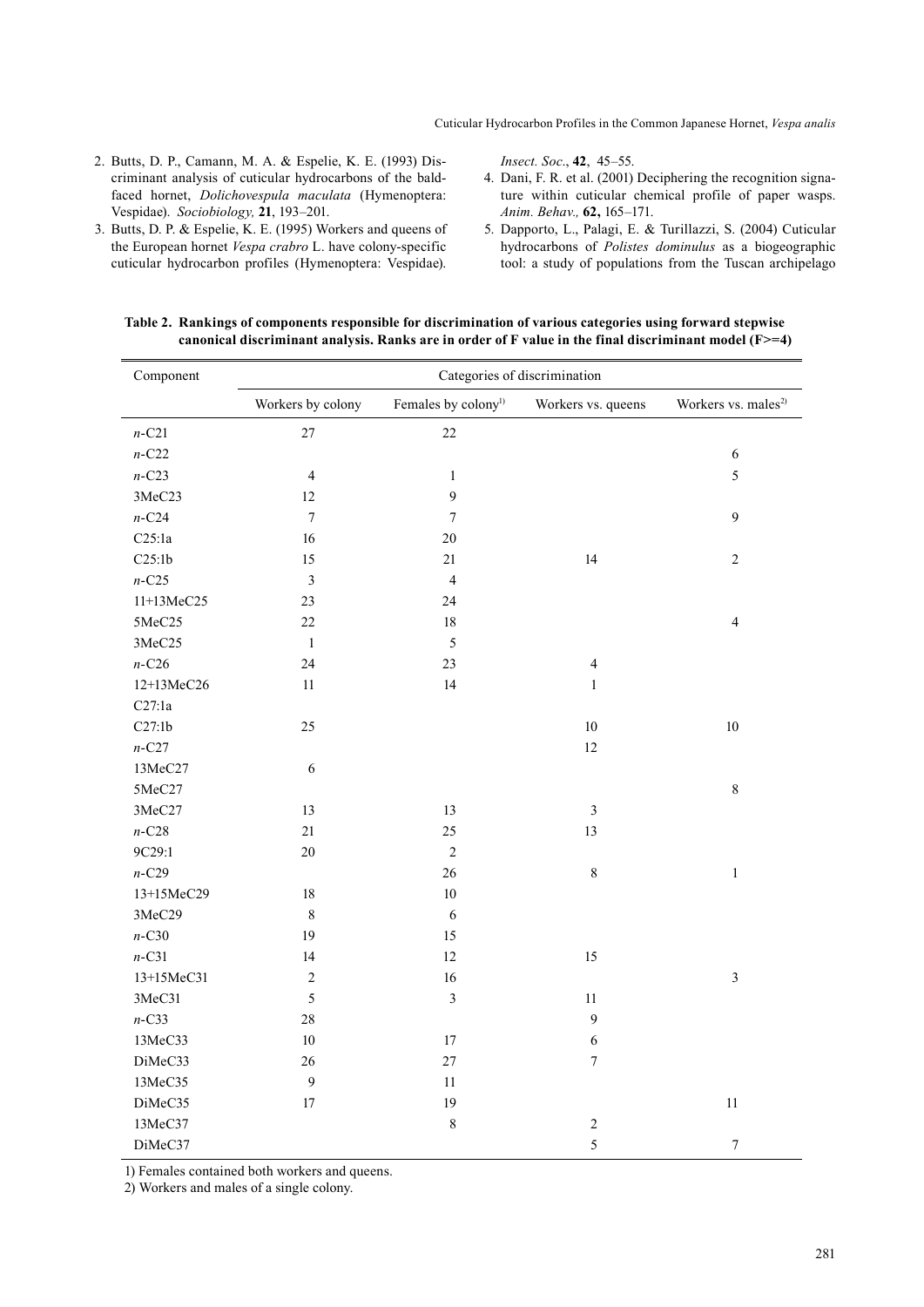M. Tokoro & S. Makino



**Fig. 2. Three-dimensional plots of the first three discriminant variables from a canonical discriminant analysis of cuticular hydrocarbons of** *Vespa analis*

Left: 120 workers from six colonies.

Right: 120 workers from six colonies plus three queens in three of the six colonies*.*



**Fig. 3. Frequencies of the discriminant variable from a discriminant analysis of the hydrocarbons from 120 workers of six colonies and queens of three of the six colonies**

and surrounding areas. *J. Chem. Ecol*., **20**, 1677–1678.

- 6. Espelie, K. E., Wenzel, J. W. & Chang, G. (1990) Surface lipids of social wasp *Polistes metricus* Say and its nest and nest pedicel and their relation to nestmate recognition. *J. Chem. Ecol*., **16**, 2229–2241.
- 7. Espelie, K. E. et al. (1994) Cuticular hydrocarbons of the paper wasp, *Polistes fuscatus*: a search for recognition pheromones. *J. Chem. Ecol.*, **20**, 1677–1678.
- 8. Jaisson, P. (1991) *Kinship and fellowship in ants and social wasps.* Kin Recognition, Cambridge Univ. Press, New York, 60–93.



- **Fig. 4. Frequencies of the discriminant variable from a discriminant analysis of the hydrocarbons from 20 workers and 10 males of a single colony of** *Vespa analis*
- 9. Kudo, K. et. al. (2007) Nestmate recognition in a neotropical polygynous wasp. *Insect. Soc*., **54**, 29–33.
- 10. Layton, J. M., Camann, M. A. & Espelie, K. E. (1994) Cuticular lipid profiles of queens, workers, and males of social wasp *Polistes metricus* SAY are colony-specific. *J. Chem. Ecol.*, **20**, 2307–2321.
- 11. Lorenzi, M.C. et al. (1994) Mechanisms of colony recognition: features of the epicuticular hydrocarbons of *Polistes biglumis bimaculatus* (Hymenoptera: Vespidae). *Ethol. Ecol. Evol*., **6**, 428–429*.*
- 12. Lorenzi, M.C. et al. (1997) *Polistes biglumis bimaculatus*